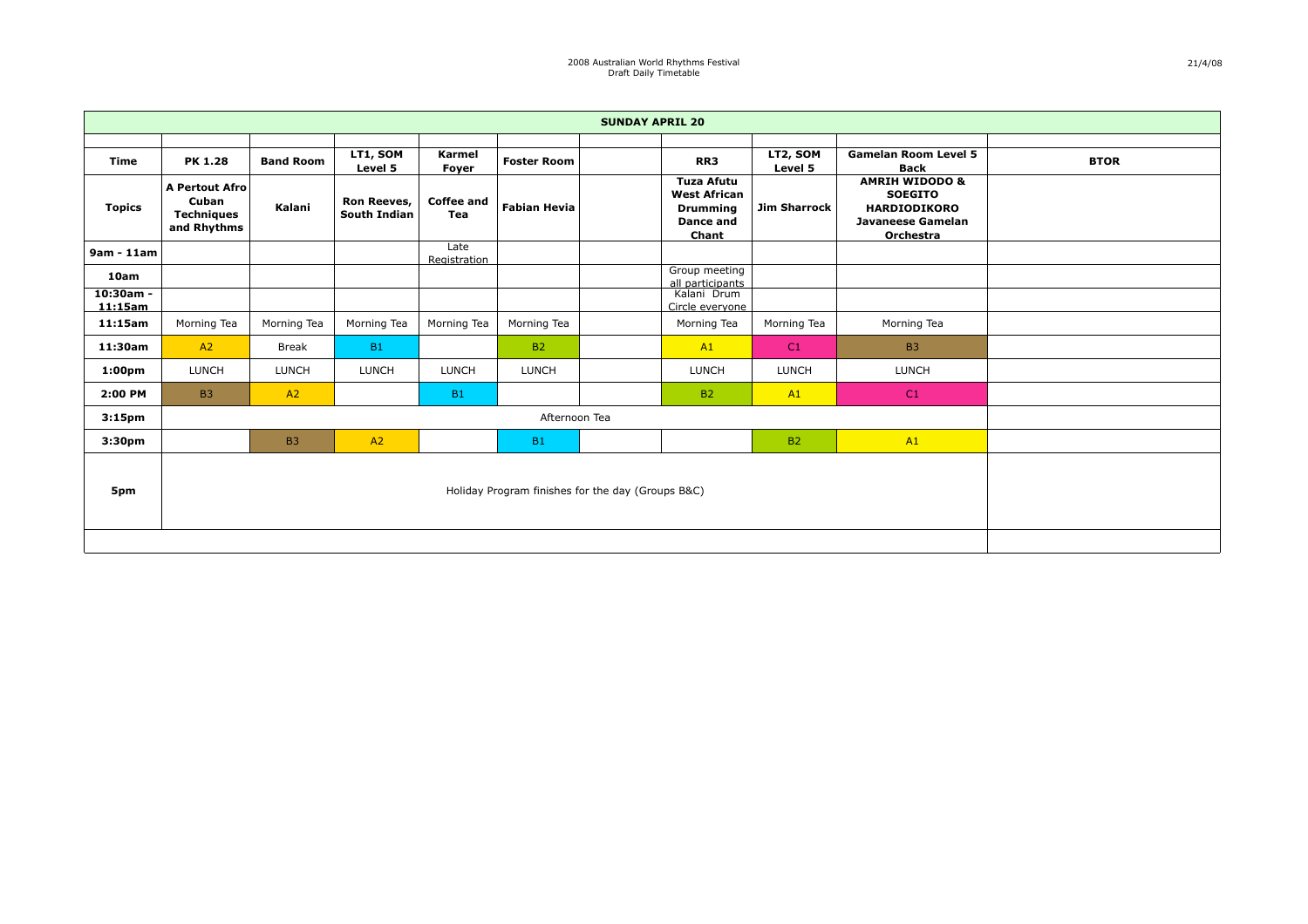| <b>MONDAY APRIL 21</b>        |                                                                    |                  |                             |                          |                                       |  |                                                                                   |                     |                                                                                                             |  |
|-------------------------------|--------------------------------------------------------------------|------------------|-----------------------------|--------------------------|---------------------------------------|--|-----------------------------------------------------------------------------------|---------------------|-------------------------------------------------------------------------------------------------------------|--|
| <b>Time</b>                   | <b>PK 1.28</b>                                                     | <b>Band Room</b> | LT1, SOM<br>Level 5         | Karmel<br>Foyer          | <b>Foster Room</b>                    |  | RR3                                                                               | LT2, SOM<br>Level 5 | <b>Gamelan Room Level 5</b><br><b>Back</b>                                                                  |  |
| <b>Topics</b>                 | <b>A Pertout Afro</b><br>Cuban<br><b>Techniques</b><br>and Rhythms | Kalani           | Ron Reeves,<br>South Indian | <b>Coffee and</b><br>Tea | <b>Fabian Hevia</b><br><b>Drumkit</b> |  | <b>Tuza Afutu</b><br><b>West African</b><br><b>Drumming</b><br>Dance and<br>Chant | <b>Jim Sharrock</b> | <b>AMRIH WIDODO &amp;</b><br><b>SOEGITO</b><br><b>HARDIODIKORO</b><br><b>Javaneese Gamelan</b><br>Orchestra |  |
| 9am -<br>10:30am              | A1                                                                 | C1               | <b>B3</b>                   |                          | A2                                    |  | <b>B1</b>                                                                         |                     | <b>B2</b>                                                                                                   |  |
| $10:30am -$<br>11am           | MORNING TEA                                                        |                  |                             |                          |                                       |  |                                                                                   |                     |                                                                                                             |  |
| $11am -$<br>12:30pm           | <b>B2</b>                                                          | A1               | C1                          |                          | <b>B3</b>                             |  | A2                                                                                | <b>B1</b>           |                                                                                                             |  |
| 12:30pm                       | <b>LUNCH</b>                                                       |                  |                             |                          |                                       |  |                                                                                   |                     |                                                                                                             |  |
| $1:30pm -$<br>3pm             |                                                                    | <b>B2</b>        | A1                          |                          | C1                                    |  | <b>B3</b>                                                                         | A2                  | <b>B1</b>                                                                                                   |  |
| $3pm -$<br>3:15 <sub>pm</sub> |                                                                    |                  |                             |                          | AFTERNOON TEA                         |  |                                                                                   |                     |                                                                                                             |  |
| $3:15$ pm -<br>4:30pm         | A2<br><b>B2</b><br>A1<br>C1<br><b>B3</b>                           |                  |                             |                          |                                       |  |                                                                                   |                     |                                                                                                             |  |
| $4:30pm -$<br>5pm             |                                                                    |                  |                             |                          | DRUM CIRCLE                           |  |                                                                                   |                     |                                                                                                             |  |
| 5pm                           | Holiday Program finishes for the day (Groups B&C)                  |                  |                             |                          |                                       |  |                                                                                   |                     |                                                                                                             |  |
| 6pm                           | Dinner                                                             |                  |                             |                          |                                       |  |                                                                                   |                     |                                                                                                             |  |
| 7:30pm                        | Group A1, A2, C1 & Artists Staff for BOTR Cermony Recording        |                  |                             |                          |                                       |  |                                                                                   |                     |                                                                                                             |  |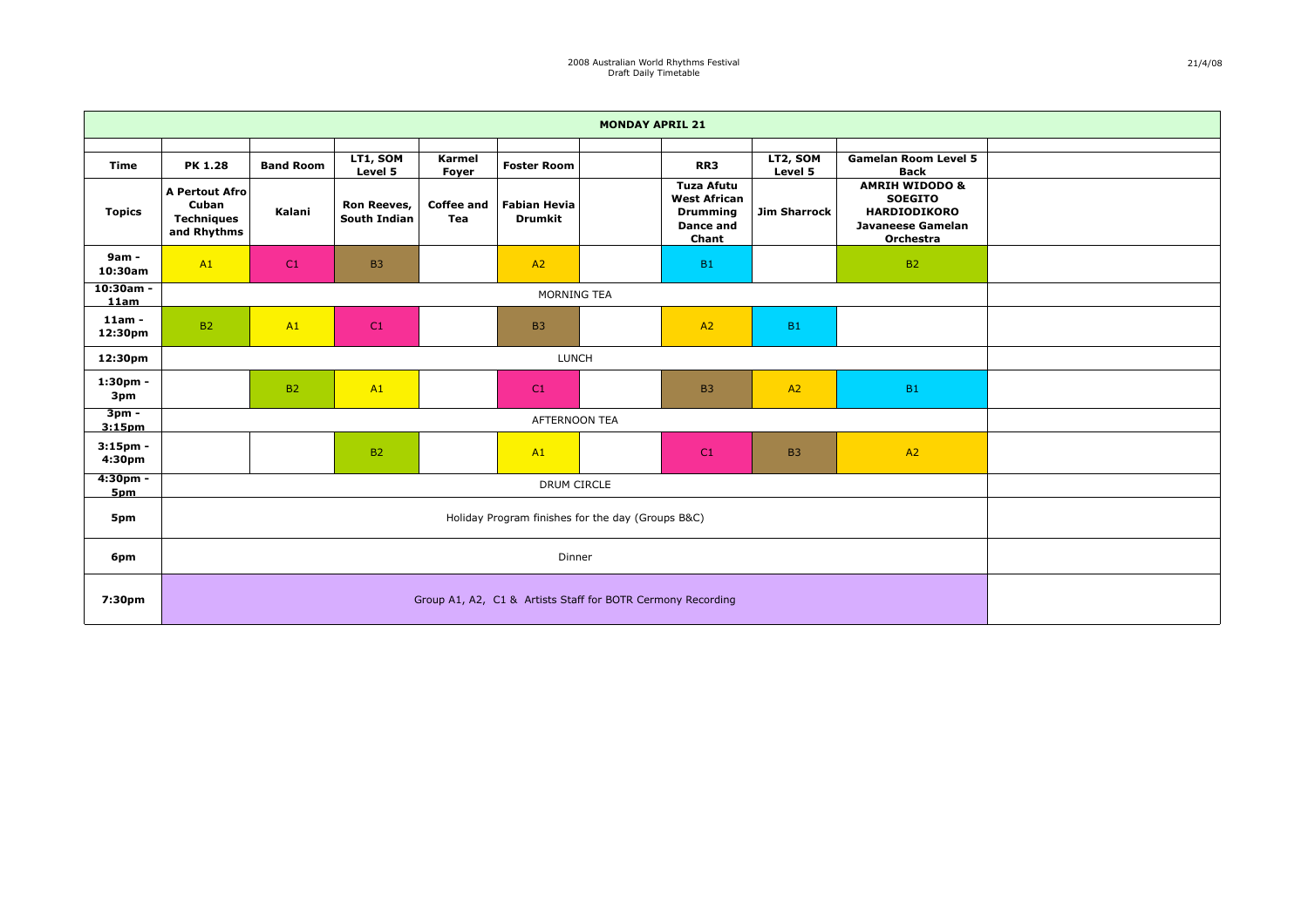| <b>TUESDAY APRIL 22</b>          |                                                                                                                   |                |                                                          |                          |                      |  |                                                                                          |                                                                                  |                                                                                                             |             |
|----------------------------------|-------------------------------------------------------------------------------------------------------------------|----------------|----------------------------------------------------------|--------------------------|----------------------|--|------------------------------------------------------------------------------------------|----------------------------------------------------------------------------------|-------------------------------------------------------------------------------------------------------------|-------------|
|                                  |                                                                                                                   |                |                                                          |                          |                      |  |                                                                                          |                                                                                  |                                                                                                             | <b>BTOR</b> |
| <b>Time</b>                      | <b>Band Room</b>                                                                                                  | <b>PK 1.28</b> | LT1, SOM<br>Level 5                                      | Karmel<br>Foyer          | <b>Foster Room</b>   |  | RR3                                                                                      | LT2, SOM<br>Level 5                                                              | <b>Gamelan Room Level 5</b><br><b>Back</b>                                                                  |             |
| <b>Topics</b>                    | <b>Gary France</b><br><b>Brazilian</b>                                                                            | Kalani         | <b>Ron Reeves,</b><br><b>South Indian</b><br>/ Sundanese | <b>Coffee and</b><br>Tea | <b>Brazilian</b>     |  | <b>Tuza Afutu</b><br><b>West African</b><br><b>Drumming</b><br><b>Dance and</b><br>Chant | <b>Jim Sharrock</b>                                                              | <b>AMRIH WIDODO &amp;</b><br><b>SOEGITO</b><br><b>HARDIODIKORO</b><br><b>Javaneese Gamelan</b><br>Orchestra |             |
| 9am -<br>10:15am                 | A2                                                                                                                | <b>B1</b>      |                                                          |                          | <b>B2</b>            |  | A1                                                                                       | C <sub>1</sub>                                                                   | <b>B3</b>                                                                                                   |             |
| $10:15am -$<br>11am              | MORNING TEA / Media Call                                                                                          |                |                                                          |                          |                      |  |                                                                                          | Media Call Courtyard, Led by Kalani and<br>AWRF Staff. Set up as Sunday, Chairs? |                                                                                                             |             |
| 11am<br>12:15pm                  | <b>B3</b>                                                                                                         | A2             | B1                                                       |                          |                      |  | <b>B2</b>                                                                                | A1                                                                               | C1                                                                                                          |             |
| 12:30pm                          | <b>LUNCH</b>                                                                                                      |                |                                                          |                          |                      |  |                                                                                          |                                                                                  |                                                                                                             |             |
| $1:30pm -$<br>2:15 <sub>pm</sub> | C1                                                                                                                | B <sub>3</sub> | A2                                                       |                          | <b>B1</b>            |  |                                                                                          | <b>B2</b>                                                                        | A1                                                                                                          |             |
| $2:15-$<br>2:45 <sub>pm</sub>    |                                                                                                                   |                |                                                          |                          | <b>AFTERNOON TEA</b> |  |                                                                                          |                                                                                  |                                                                                                             |             |
| $2:45 -$<br>4:00 <sub>pm</sub>   |                                                                                                                   | C1             | B <sub>3</sub>                                           |                          | A2                   |  | <b>B1</b>                                                                                |                                                                                  | <b>B2</b>                                                                                                   |             |
| 4:00pm -<br>5pm                  | DRUM CIRCLE, A1, A2, C1 with Kalani, Gary, Fabian in Bandroom / B1, B2, B3 with Jim, Ron, Tuza in RR3             |                |                                                          |                          |                      |  |                                                                                          |                                                                                  | GF to attend Briefing and Walk Through,<br>Commonwealth Park                                                |             |
| 5pm                              | Holiday Program finishes for the day (Groups B&C)                                                                 |                |                                                          |                          |                      |  |                                                                                          |                                                                                  |                                                                                                             |             |
| 6pm                              | Dinner                                                                                                            |                |                                                          |                          |                      |  |                                                                                          |                                                                                  |                                                                                                             |             |
| 7:30pm -<br>8:00pm               | Mock Rehearsal with Torchbearer, with Massed Choir @ Commonwealth Park Provide Own Transporation. AWRF Staff Only |                |                                                          |                          |                      |  |                                                                                          |                                                                                  | AWRF Artist to attend                                                                                       |             |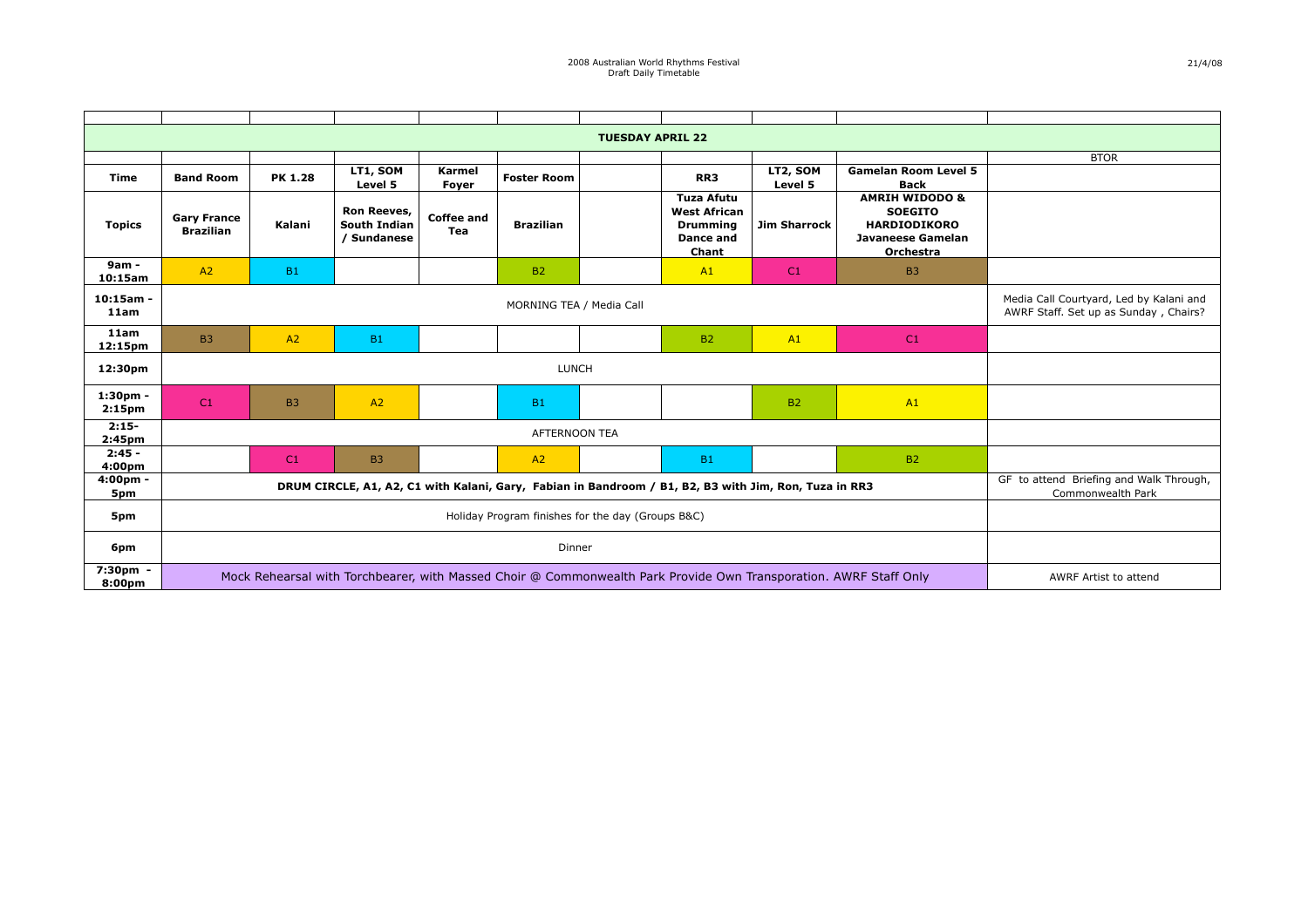| <b>WEDNESDAY APRIL 23</b>      |                                                                                                                                                                                                               |                                                         |                                                          |                          |                                         |  |                                                                            |                     |                                                                                                      |                                                                                                                                     |
|--------------------------------|---------------------------------------------------------------------------------------------------------------------------------------------------------------------------------------------------------------|---------------------------------------------------------|----------------------------------------------------------|--------------------------|-----------------------------------------|--|----------------------------------------------------------------------------|---------------------|------------------------------------------------------------------------------------------------------|-------------------------------------------------------------------------------------------------------------------------------------|
|                                |                                                                                                                                                                                                               |                                                         |                                                          |                          |                                         |  |                                                                            |                     |                                                                                                      |                                                                                                                                     |
| Time                           | <b>Band room</b>                                                                                                                                                                                              | Pk 1.28                                                 | LT1, SOM<br>Level 5                                      | Karmel<br>Fover          | <b>Foster Room</b>                      |  | RR3                                                                        | LT2, SOM<br>Level 5 | <b>Gamelan Room Level 5</b><br><b>Back</b>                                                           | <b>Logistics</b>                                                                                                                    |
| <b>Topics</b>                  | <b>Gary France</b><br><b>Brazilian</b>                                                                                                                                                                        | Kalani                                                  | <b>Ron Reeves,</b><br><b>South Indian</b><br>/ Sundanese | <b>Coffee and</b><br>Tea | <b>Fabian Hevia</b><br><b>Brazilian</b> |  | Tuza Afutu<br><b>West African</b><br><b>Drumming</b><br>Dance and<br>Chant | <b>Jim Sharrock</b> | <b>AMRIH WIDODO &amp;</b><br><b>SOEGITO</b><br><b>HARDIODIKORO</b><br>Javaneese Gamelan<br>Orchestra |                                                                                                                                     |
| 9am -<br>10:15am               | <b>B2</b>                                                                                                                                                                                                     | A1                                                      | C <sub>1</sub>                                           |                          | <b>B3</b>                               |  | A2                                                                         | <b>B1</b>           |                                                                                                      | Pack up Slendro ANU Gamelan for pick up by Movers, Set up Embassay<br>Gamelan for continued Rehearsals.                             |
| $10:15am -$<br>11am            | MORNING TEA / Percussion Pack Up, (Hand Bells, Gongs, Large Bass Drums, Large African Drums. A1, A2 & C1 stations) Each person (involved in recording<br>Monday evening make sure that you pack your station) |                                                         |                                                          |                          |                                         |  |                                                                            |                     |                                                                                                      | Beethoven Movers to Pick up Gamelan and<br>Concert Bass Drums, Percussion Gongs,                                                    |
| 11am<br>12:15 <sub>pm</sub>    |                                                                                                                                                                                                               | <b>B2</b>                                               | A1                                                       |                          | C <sub>1</sub>                          |  | <b>B3</b>                                                                  | A2                  | <b>B1</b>                                                                                            | Hand Bells and asorted percussion and<br>transport to to Reconciliation Place.                                                      |
| 12:30pm                        |                                                                                                                                                                                                               |                                                         |                                                          |                          | <b>LUNCH</b>                            |  |                                                                            |                     |                                                                                                      |                                                                                                                                     |
| 1:30pm -<br>2:15 <sub>pm</sub> | B1 & A1 with<br>Fabian                                                                                                                                                                                        | rehearsal with<br>GF and<br>Descendance at<br>Rec Place | <b>B2</b>                                                |                          | A1                                      |  | C <sub>1</sub>                                                             | <b>B3</b>           | A2                                                                                                   | Set up and Sound Check1 - 2pm, Rehearsal<br>Decendance 2pm - 3pm Kalani, Gary attend<br>and brief other AWRF Staff for performance. |
| $2:15-$<br>2:45 <sub>pm</sub>  |                                                                                                                                                                                                               |                                                         |                                                          |                          | <b>AFTERNOON TEA</b>                    |  |                                                                            |                     |                                                                                                      |                                                                                                                                     |
| $2:45 -$<br>4:00pm             | A2                                                                                                                                                                                                            | <b>B1</b>                                               |                                                          |                          | <b>B2</b>                               |  | A1                                                                         | C1                  | <b>B3</b>                                                                                            |                                                                                                                                     |
| 4:00pm -<br>5pm                | DRUM CIRCLE, A1, A2, C1 with Kalani, Gary, Fabian in Bandroom / B1, B2, B3 with Jim, Ron, Tuza in RR3                                                                                                         |                                                         |                                                          |                          |                                         |  |                                                                            |                     |                                                                                                      |                                                                                                                                     |
| 5pm                            | Holiday Program finishes for the day (Groups B&C)                                                                                                                                                             |                                                         |                                                          |                          |                                         |  |                                                                            |                     |                                                                                                      |                                                                                                                                     |
| 6pm                            |                                                                                                                                                                                                               |                                                         |                                                          |                          |                                         |  |                                                                            |                     |                                                                                                      |                                                                                                                                     |
| 7:30pm -<br>8:00pm             | Dinner<br>Group A1, A2, & Artists Staff for BOTR Cermony Rehearsal AWRF Staff, members of A1, A2, C1 who are able to attend.                                                                                  |                                                         |                                                          |                          |                                         |  |                                                                            |                     |                                                                                                      | Rehearsal Stage 88 AWRF Ensemble Final<br>Torch Bearer rehearsal with Massed Choir                                                  |